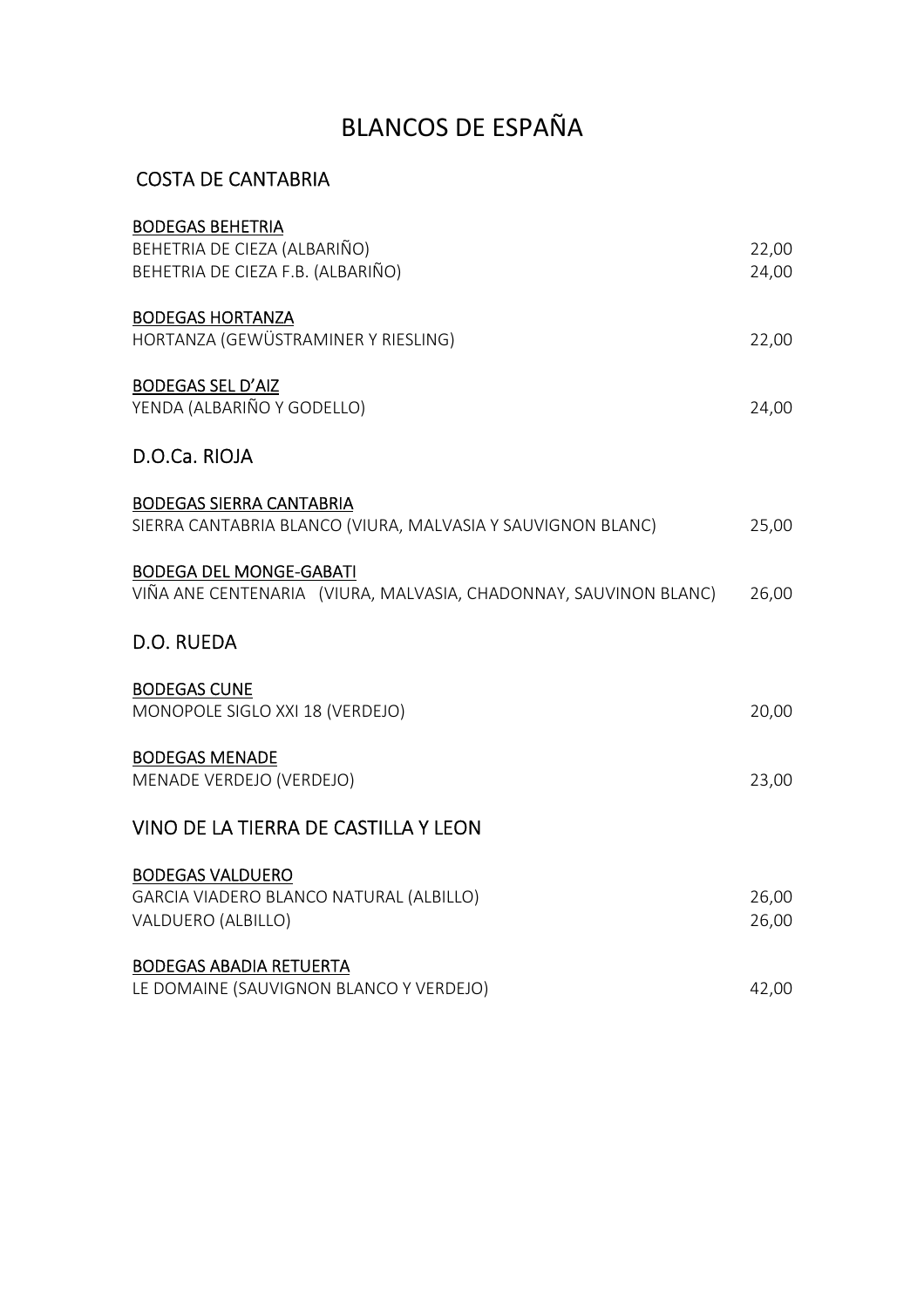#### D.O. RIAS BAIXAS

| <b>BODEGAS MARQUES DE VIZHOJA</b><br>TORRE LA MOREIRA (ALBARIÑO)<br>MARQUES DE VIZHOJA (SIN D.O.) | 22,00<br>18,00 |
|---------------------------------------------------------------------------------------------------|----------------|
| <b>BODEGAS GERARDO MENDEZ</b><br>DO FERREIRO (ALBARIÑO)                                           | 26,00          |
| <b>BODEGAS TERRAS GAUDA</b><br>TERRAS GAUDAS (ALBARIÑO, LOUREIRO Y CAIÑO)                         | 26,00          |
| D.O. VALDEORRAS                                                                                   |                |
| <b>BODEGAS VIRGEN DE GALIR</b><br>PAGOS DEL GALIR 19 (GODELLO)                                    | 24,00          |
| D.O. RIBEIRO                                                                                      |                |
| <b>BODEGAS FINCATEIRA</b><br>FINCATEIRA (TORRONTES, GODELLO Y TREIXADURA)                         | 24,00          |
| <b>D.O BIERZO</b>                                                                                 |                |
| <b>BODEGAS BANZAO</b><br>VINO DE PARAJE LA CRUZ (DOÑA BLANCA)                                     | 32,00          |
| <b>D.O. VINOS DE MADRID</b>                                                                       |                |
| BODEGAS LAS MORADAS DE SAN MARTIN<br>LAS MORADAS DE SAN MARTIN ALBILLO REAL (ALBILLO REAL)        | 24,00          |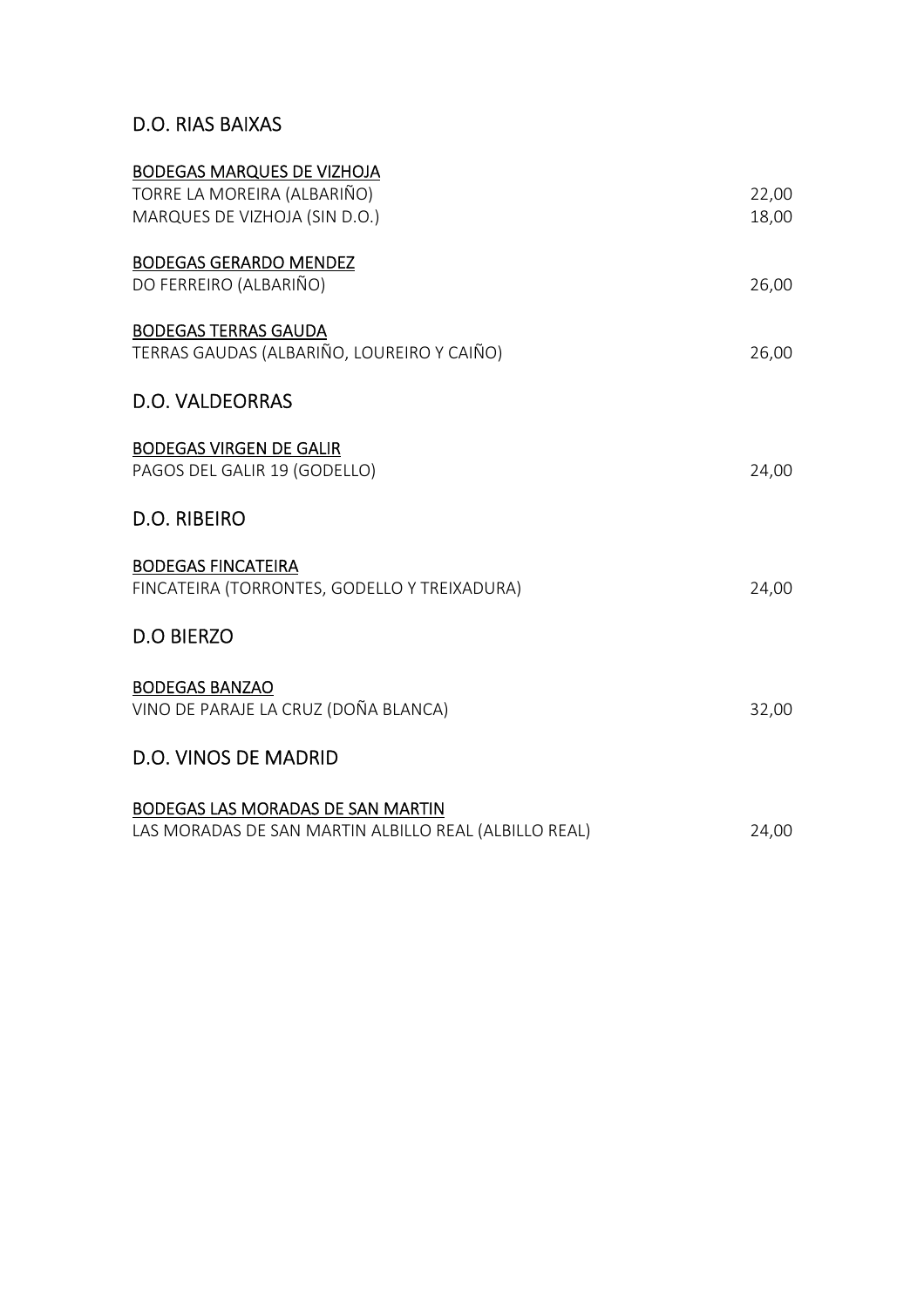### BLANCOS DEL RESTO DEL MUNDO

#### **ALEMANIA**

| JOH.JOS.PRÜM (MOSEL-SAAR-RUWER)                              |       |
|--------------------------------------------------------------|-------|
| WEHLENER SONNENUHR 07 SPATLESE (RIESLING)                    | 75,00 |
| WEHLENER SONNENUHR 02 AUSELE (RIESLING)                      | 82,00 |
| DR. LOOSEN (MOSEL-SAAR-RUWER)                                |       |
| DR. LOOSEN SECO(RIESLING)                                    | 25,00 |
| DR. LOOSEN SEMI (RIESLING)                                   | 25,00 |
| ERZEUGERABFÜLLUNG EGON MÜLLER ZUSCHARZHOF (MOSEL-SAAR -RUWER |       |
| SCHARZHOFBERGER 10 KABINETT (RIESLING)                       | 96,00 |
| <b>FRANCIA</b>                                               |       |
| <b>BORGOÑA</b>                                               |       |
| <b>DOMAINE TAMARD</b>                                        |       |
| GERALD TAMALRD MÂCOM (CHARDONNAY)                            | 28,00 |
| <b>RODANO</b>                                                |       |
| <b>LOUIS LATOUR</b>                                          |       |
| <b>GRAND ARDECHE (CHARDONNAY)</b>                            | 28,00 |
| <b>HUNGRIA</b>                                               |       |
| <b>BODEGAS OREMUS</b>                                        |       |
| <b>MANDOLAS 16 FURMINT</b>                                   | 30,00 |
| <b>MANDOLAS MAGNUM 15 FURMINT</b>                            | 60,00 |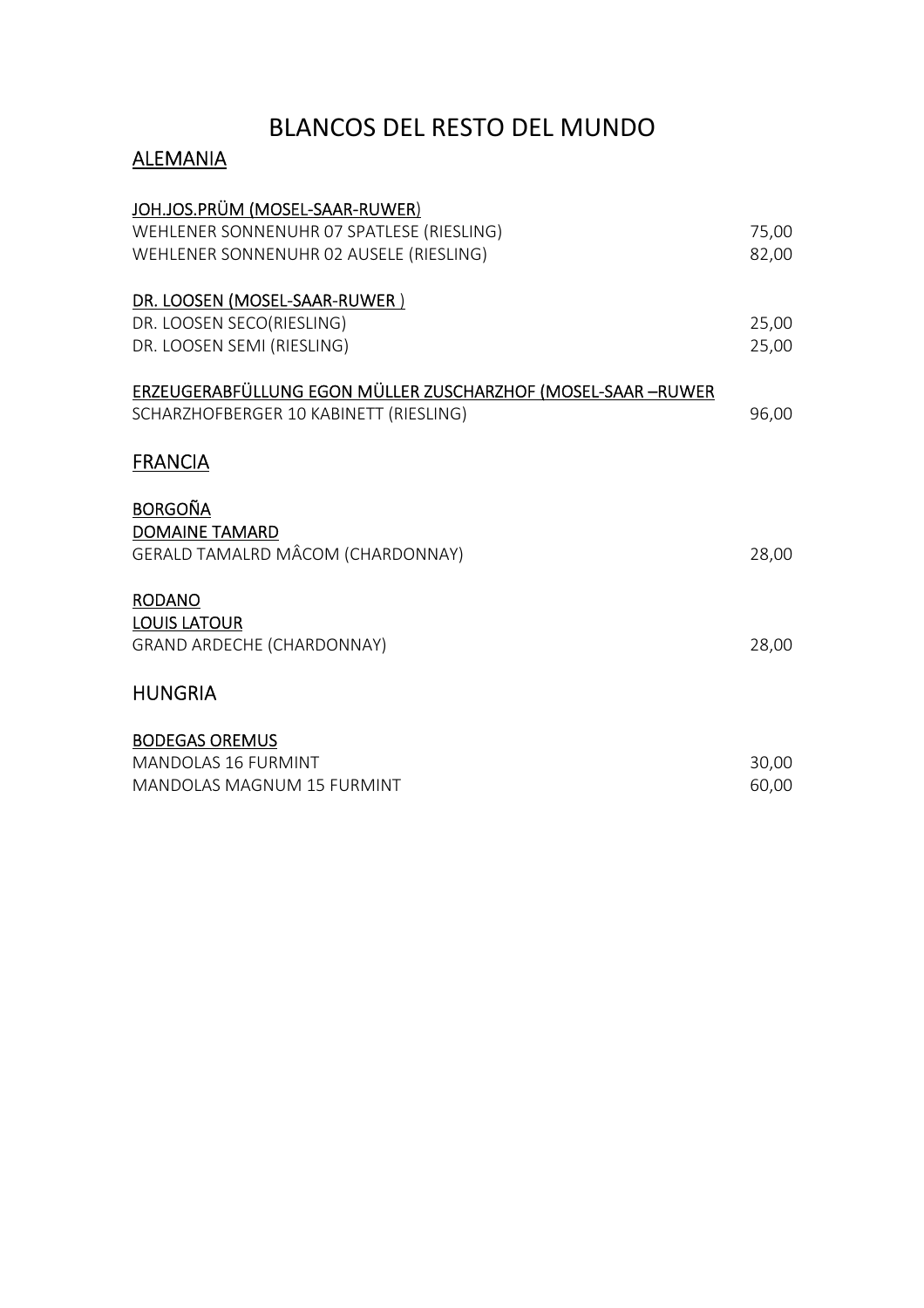# TINTOS DE ESPAÑA

#### IGP VINO DE LA TIERRA DE LIEBANA

| <b>BODEGA PICOS DE CABARIEZO</b>                         |       |
|----------------------------------------------------------|-------|
| PICOS DE CABARIEZO (MENCIA Y SYRAH)                      | 22,00 |
| <b>BODEGA SIERRA DEL OSO</b>                             |       |
| ANGEL MORENO Cr (MENCIA)                                 | 24,00 |
| <b>D.O. RIBERA DEL DUERO</b>                             |       |
| <b>BODEGAS RODERO</b>                                    |       |
| CARMELO RODERO CR (TINTA DEL PAIS Y CABERNET SAUVIGNON)  | 32,00 |
| <b>BODEGAS HERMANOS SASTRE</b>                           |       |
| VIÑA SASTRE CR (TINTA DEL PAIS)                          | 32,00 |
| <b>BODEGA VALDUERO</b>                                   |       |
| VALDUERO CR (TINTA DEL PAIS)                             | 32,00 |
| VALDUERO RSV (TINTA DEL PAIS)                            | 42,00 |
| UNA CEPA 15 (TINTA DEL PAIS)                             | 36,00 |
| VALDUERO 6 AÑOS (TINTA DEL PAIS)                         | 75,00 |
| D.O. Ca. RIOJA                                           |       |
| <b>BODEGAS SIERRA CANTABRIA</b>                          |       |
| SIERRA CANTABRIA CR (TEMPRANILLO)                        | 24,00 |
| SIERRA CANTABRIA CR MAGNUM (TEMPRANILLO)                 | 48,00 |
| <b>BODEGAS Y VIÑEDOS CONTINO</b>                         |       |
| CONTINO CR (TEMPRANILLO)                                 | 38,00 |
| BODEGA COMPAÑÍA VITIVINICOLA DEL NORTE DE ESPAÑA         |       |
| IMPERIAL RSV (TEMPRANILLO)                               | 38,00 |
| <b>BODEGAS BARON DE LEY</b>                              |       |
| BARON DE LEY RSV (TEMPRANILLO)                           | 24,00 |
| <b>BODEGA ONDARRE</b>                                    |       |
| SEÑORIO DE ONDARRE RSV (TEMPRANILLO, MAZUELO Y GARNACHA) | 28,00 |
| <b>BODEGAS RIOJANAS</b>                                  |       |
| VIÑA ALBINA RSV (TEMPRANILLO)                            | 24,00 |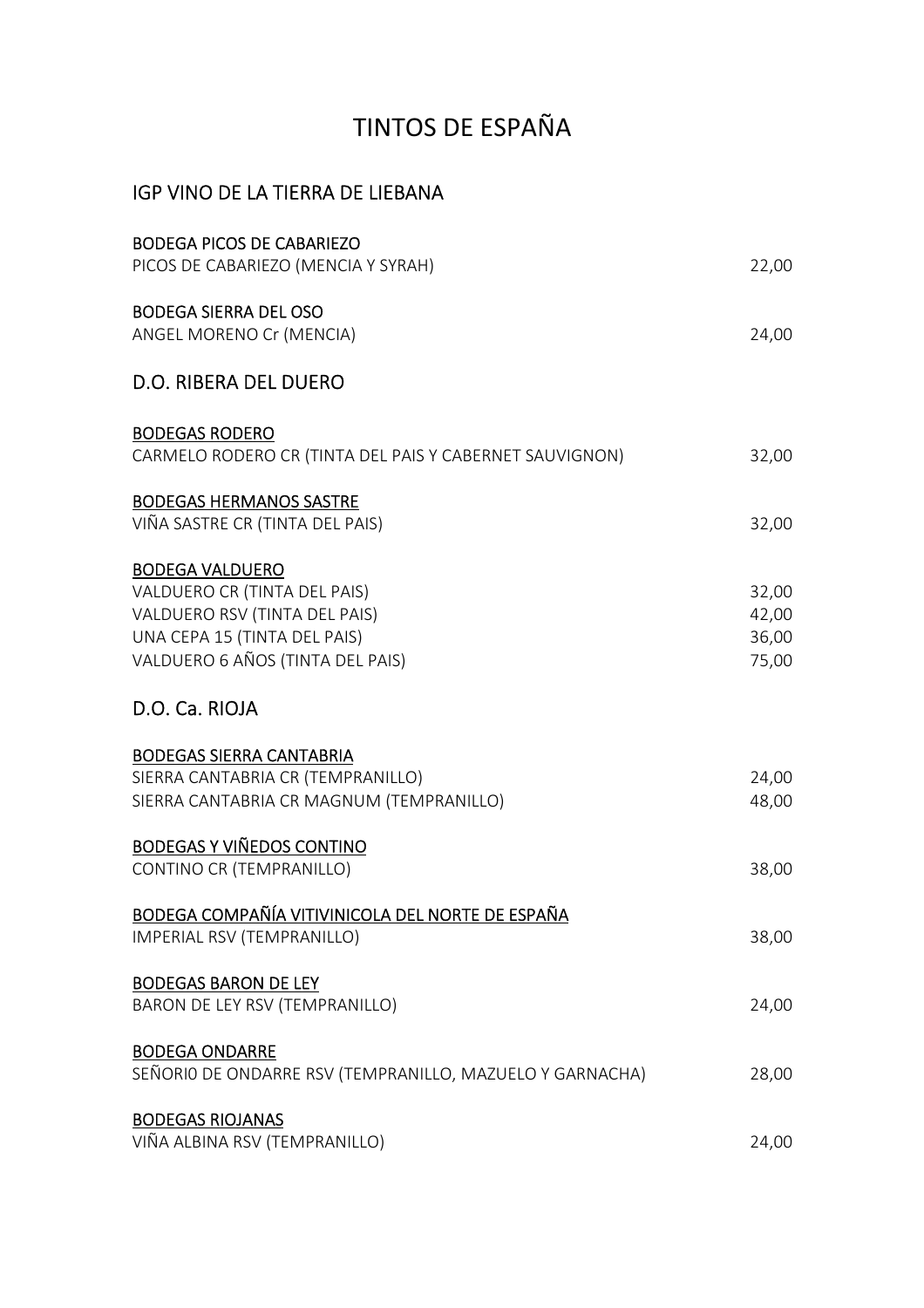| BUDEGAS KAMUN BILBAU<br>MIRTO (TEMPRANILLO)<br>LA LOMBA ROSE (GARNACHA TINTA Y VIURA)<br><b>D.O. SOMONTANO</b>        | 44,00<br>28,00          |
|-----------------------------------------------------------------------------------------------------------------------|-------------------------|
| VIÑEDOS Y CRIANZAS DEL ALTO ARAGON                                                                                    |                         |
| ENATE RSV (CABERNET SAUVIGNON)<br>ENATE V.G.P (CABERNET SAUVIGNON Y TEMPRANILLO)<br>ENATE ROSADO (CABERNET SAUVIGNON) | 24,00<br>20,00<br>20,00 |
| D.O. TORO                                                                                                             |                         |
| <b>BODEGAS VEGA DE TORO</b><br>NUMANTHIA 14 (TINTA DE TORO)                                                           | 58,00                   |
| <b>BODEGAS ELIAS MORA</b><br>ELIAS MORA CR.16 (TINTA DE TORO)                                                         | 28,00                   |
| D.O. BIERZO                                                                                                           |                         |
| <b>BODEGAS BANZAO</b><br>BANZAO VINO DE VILLA (MENCIA)                                                                | 26,00                   |
| <b>D.O. ALICANTE</b>                                                                                                  |                         |
| <b>BODEGA CASA BALAGUER-VINESSENS</b><br>LA RAMBLA DEL PELIGRES (GARNACHA)<br>TRAGOLARGO (MONASTRELL)                 | 24,00<br>22,00          |
| D.O. EMPORDA                                                                                                          |                         |
| <b>BODEGA TERRA REMOTA</b><br>ALES NEGRE (C. SAUVIGNON, GARNACHA NEGRA, SYRAH Y TEMPRANILLO)                          | 24,00                   |